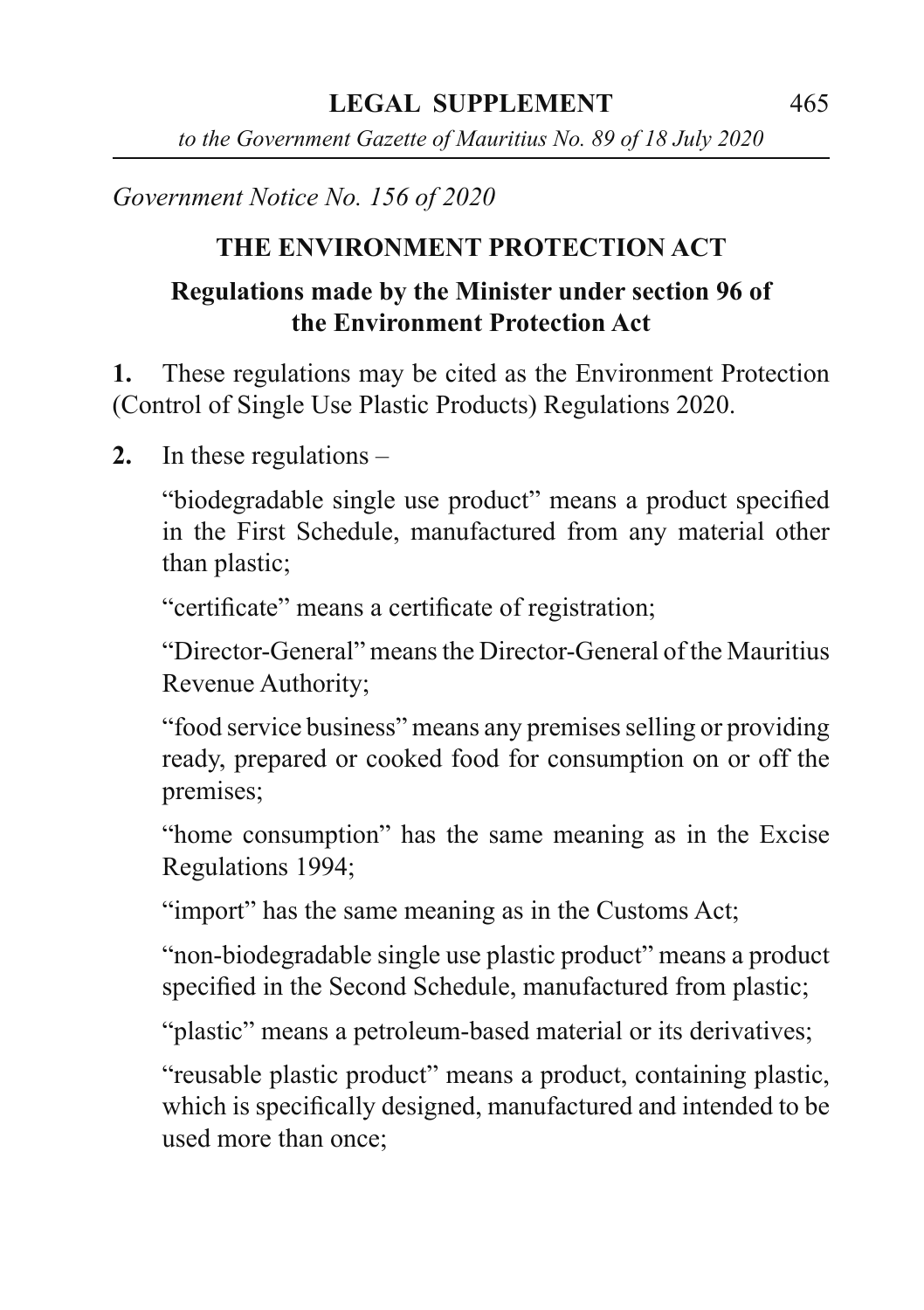"single use plastic product" means a plastic product intended to be used once only before it is thrown away.

**3.** These regulations shall not apply to –

- (a) the island of Rodrigues; and
- (b) a reusable plastic product.

**4.** No person shall import for home consumption, manufacture, possess, sell, supply or use any non-biodegradable single use plastic product specified in Part I of the Second Schedule.

**5.** (1) No person shall import or manufacture a biodegradable single use product specified in the First Schedule unless he is registered with the Director.

(2) An application to be registered with the Director shall be made in the form set out in the Third Schedule.

- (3) The Director may
	- (a) require an applicant to furnish such other information or produce such additional document as he may consider necessary; and
	- (b) cause an authorised officer to make such investigation and carry out such inspection as he may consider appropriate.

**6.** The Director may register an applicant under regulation 5 on such terms and conditions as he may determine.

**7.** (a) Where the Director registers an applicant under regulation 5, he shall issue a certificate to the applicant.

- (b) A certificate issued under paragraph (a)
	- (i) shall be valid for a period of 3 years;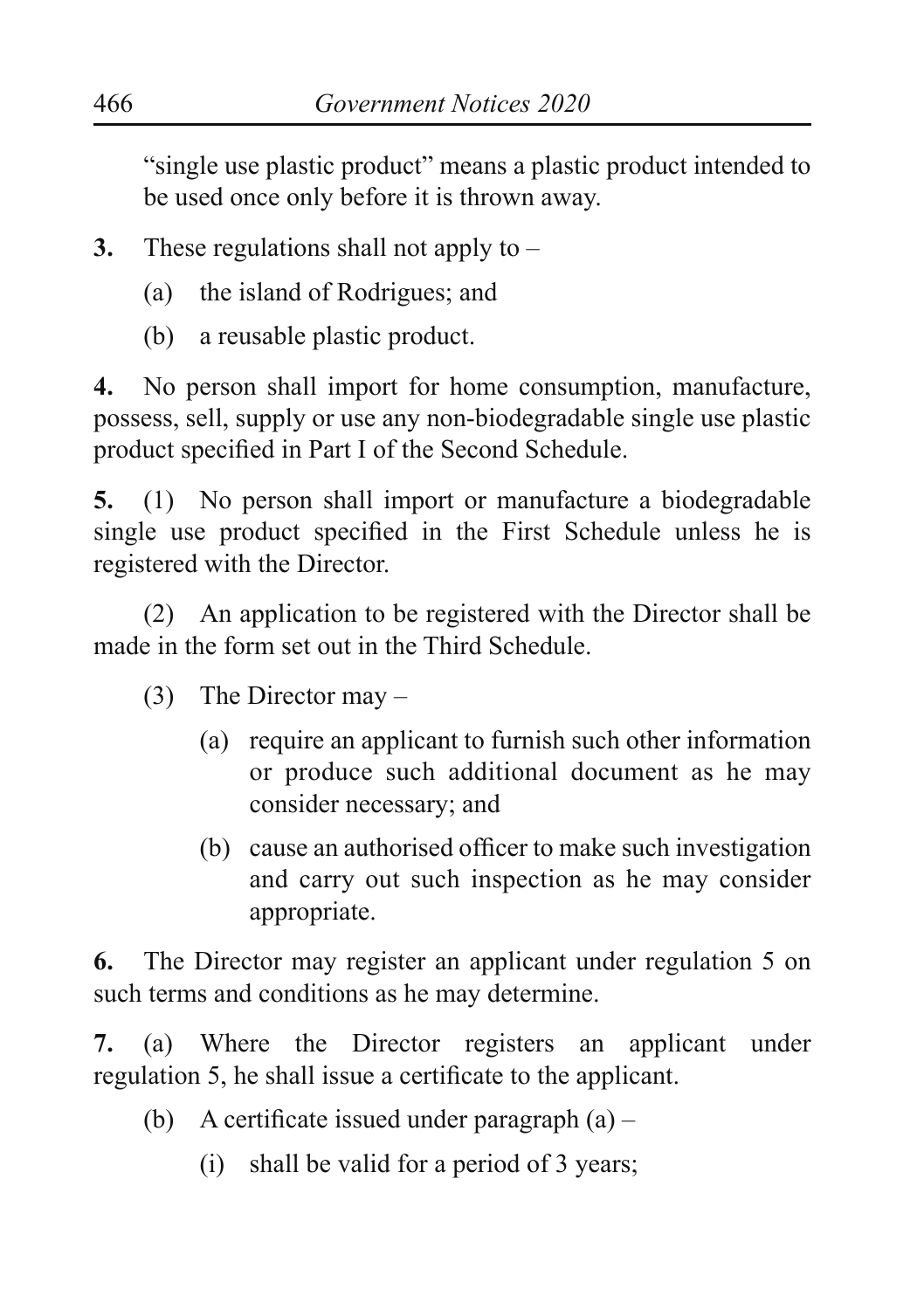(ii) shall not be transferable; and

(iii) shall be issued on payment of a fee of 10,000 rupees.

**8.** Where the Director rejects an application made under regulation 5, he shall notify the applicant in writing, stating the reasons of the refusal.

**9.** An application for the renewal of a certificate shall be –

- (a) made to the Director
	- (i) at least 3 months prior to the expiry of the certificate; and
	- (ii) in the form set out in the Fourth Schedule;
- (b) dealt with in the same manner as specified in regulations 5(3), 6, 7 and 8.

**10.** (1) Subject to paragraph (2), where the holder of a certificate fails to comply with these regulations, the Director may revoke that certificate.

(2) The Director shall not revoke a certificate unless he has requested the holder of the certificate to submit reasons, in writing, as to why the certificate should not be revoked.

**11.** (1) No person shall import a biodegradable single use product specified in the First Schedule unless he –

- (a) is registered with the Director; and
- (b) has obtained clearance from the Director.

(2) For the purpose of obtaining a clearance under paragraph  $(1)(b)$ , an importer shall –

> (a) make an application, in the form set out in the Fifth Schedule, to the Director at least 30 days prior to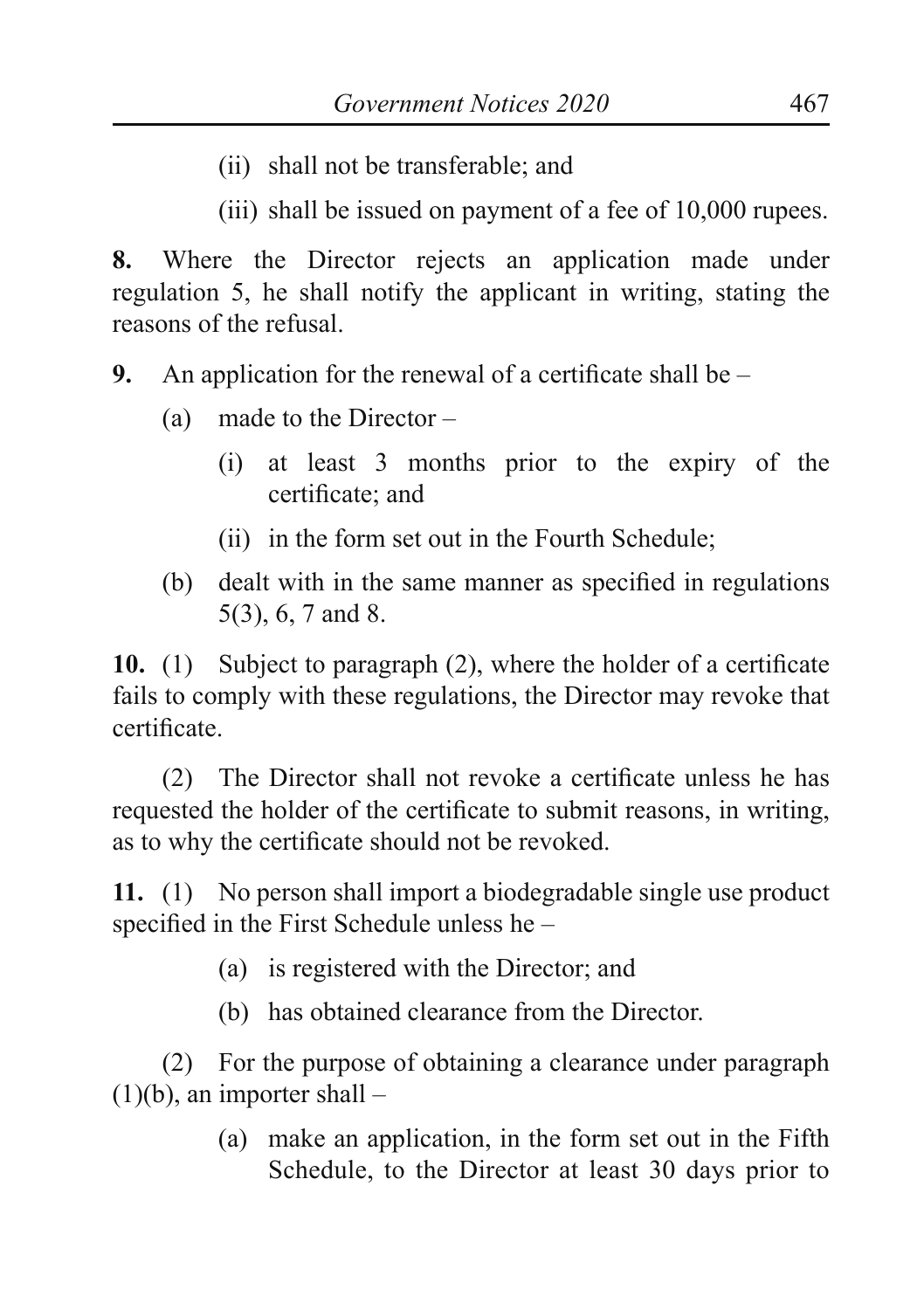placing the order in respect of the biodegradable single use product;

- (b) submit an original certificate of conformity, or a certified true copy of the original certificate of conformity, issued by the manufacturer; and
- (c) submit a sample of the biodegradable single use product specified in the Second Schedule.

**12.** The certificate of conformity referred to in regulation 11(2) shall –

- (a) be in the English or French language;
- (b) specify
	- (i) the country of origin; and
	- (ii) the name and contact address of the manufacturer;
- (c) certify that the biodegradable single use product does not contain plastic; and
- (d) list the raw materials used to manufacture the biodegradable single use product.

**13.** The Director-General shall not release a biodegradable single use product specified in the First Schedule unless –

- (a) the Director has caused a sample of the biodegradable single use product to be tested in the presence of the importer by such laboratory as he may approve; and
- (b) the test results state that the product contains no plastic.

**14.** Where the Director-General does not release a biodegradable single use product under regulation 13, the Director –

(a) shall request the Director-General to seize the product; and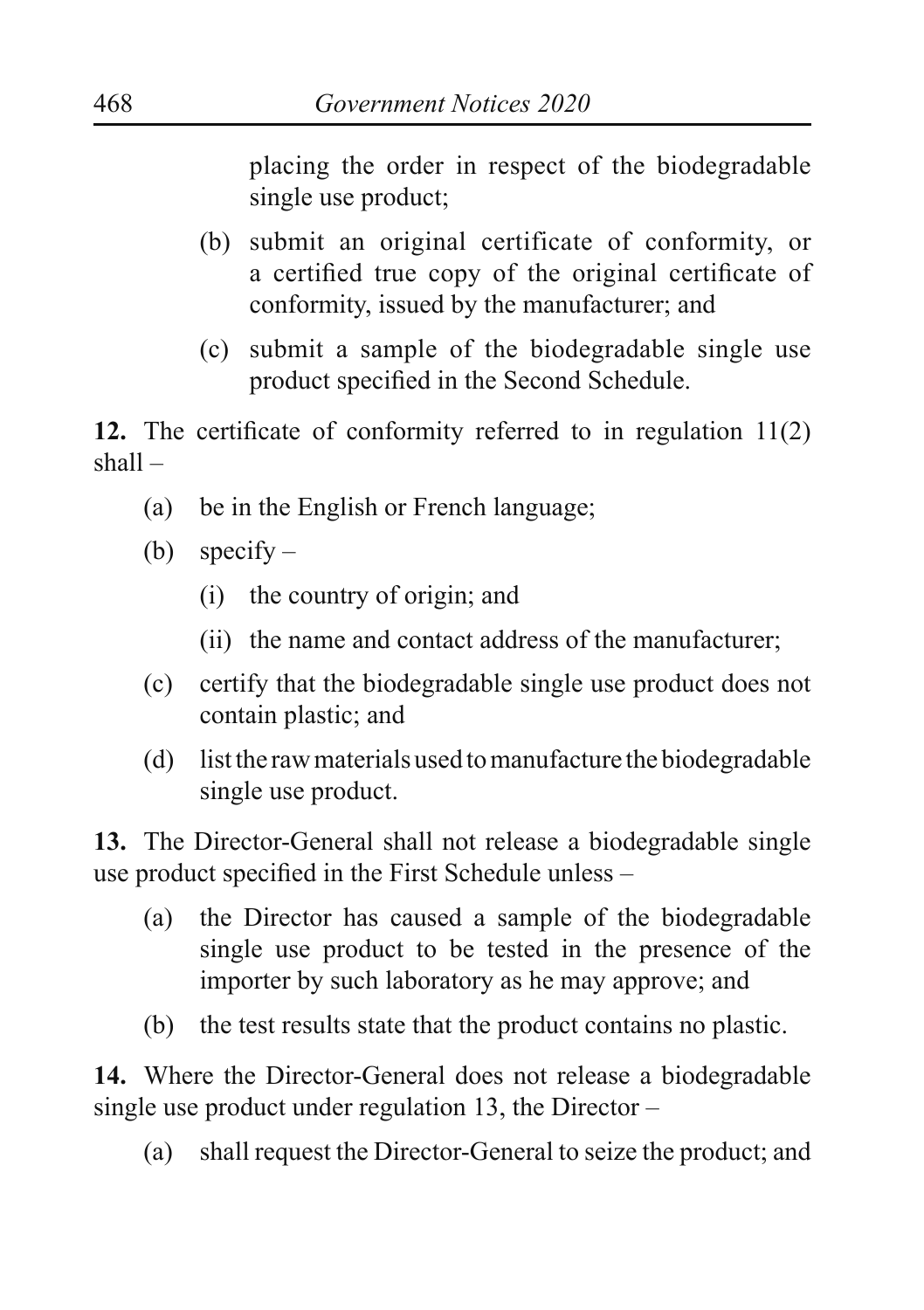(b) may order the importer to reship or dispose of the product, at his expense, in such manner as he may determine.

**15.** Where any goods specified in the First or Second Schedule are landed and not claimed or removed within 2 months of being landed, the Director-General shall –

- (a) in the case of goods specified in the First Schedule, cause the goods to be disposed of in accordance with section 61 of the Customs Act;
- (b) in the case of goods specified in the Second Schedule, cause the goods to be destroyed in such manner as the Director-General may determine.
- **16.** Where any person
	- (a) possesses or uses, other than for the purpose of trade, a nonbiodegradable single use plastic product specified in the Second Schedule, he shall commit an offence and shall –
		- (i) on a first conviction, be liable to a fine not exceeding 2,000 rupees; and
		- (ii) on a second or subsequent conviction, be liable to a fine not exceeding 5,000 rupees;
	- (b) possesses or uses for the purpose of trade, sells or supplies a non-biodegradable single use plastic product specified in the Second Schedule, he shall commit an offence and shall –
		- (i) on a first conviction, be liable to a fine not exceeding 20,000 rupees; and
		- (ii) on a second or subsequent conviction, be liable to a fine not exceeding 100,000 rupees and to imprisonment for a term not exceeding 3 months;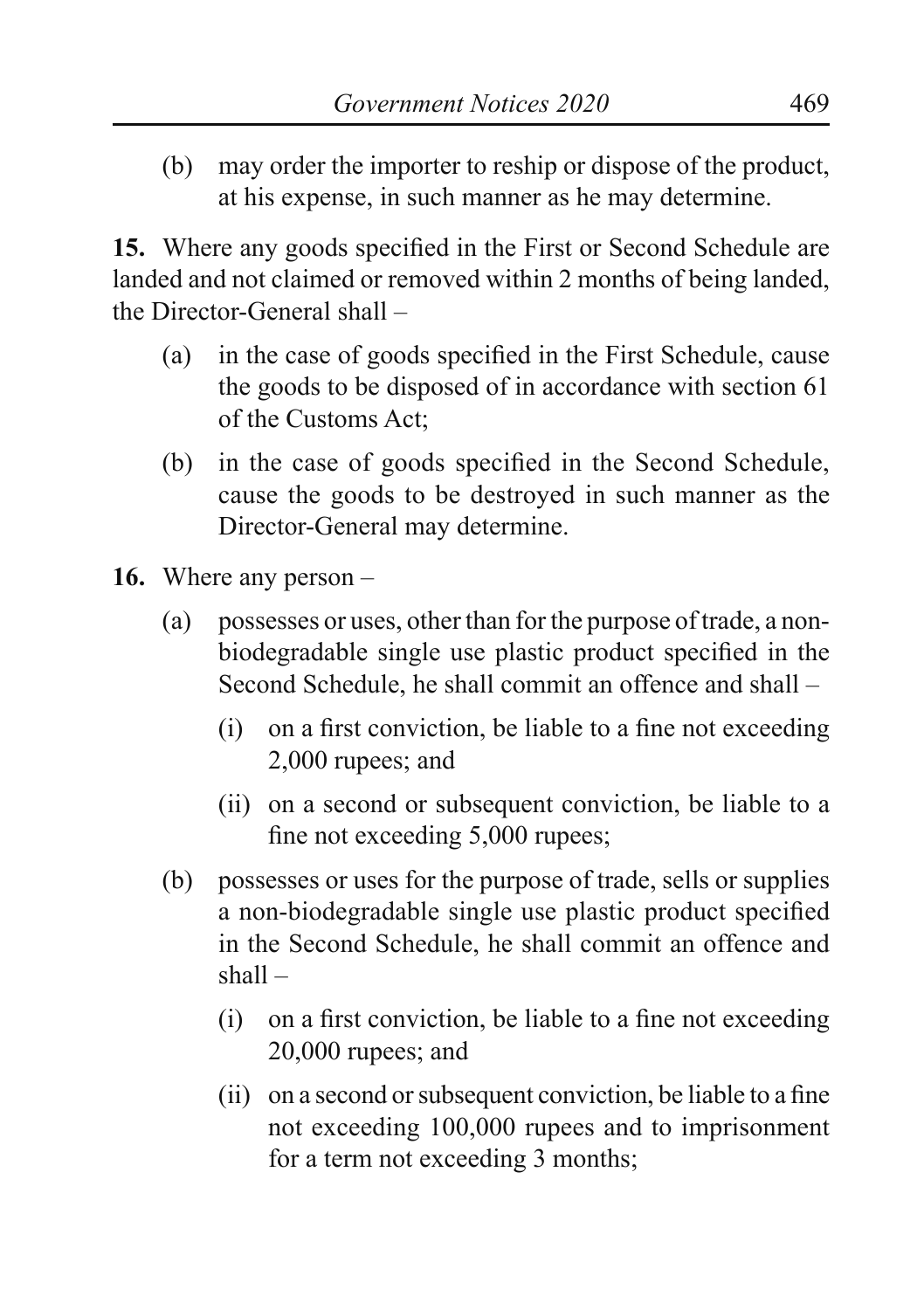- (c) imports a non-biodegradable single use plastic product specified in the Second Schedule, he shall commit an offence and shall –
	- (i) on a first conviction, be liable to a fine not exceeding 50,000 rupees; and
	- (ii) on a second or subsequent conviction, be liable to a fine not exceeding 100,000 rupees and to imprisonment for a term not exceeding 2 years;
- (d) manufactures a non-biodegradable single use plastic product specified in the Second Schedule, he shall commit an offence and shall –
	- (a) on a first conviction, be liable to a fine not exceeding 100,000 rupees; and
	- (b) on a second or subsequent conviction, be liable to a fine not exceeding 250,000 rupees and to imprisonment for a term not exceeding 2 years;
- (e) otherwise contravenes these regulations, he shall commit an offence and shall, on conviction, be liable to a fine not exceeding 25,000 rupees.

**17.** (1) These regulations shall come into operation on 15 January 2021.

(2) Notwithstanding paragraph (1), regulation 4, in so far as it relates to a non-biodegradable single use plastic product specified in Part II of the Second Schedule which forms an integral part of the packaging of another product, other than cooked or ready to be consumed food meant for immediate consumption, shall come into operation on 15 April 2021.

Made by the Minister on 15 July 2020.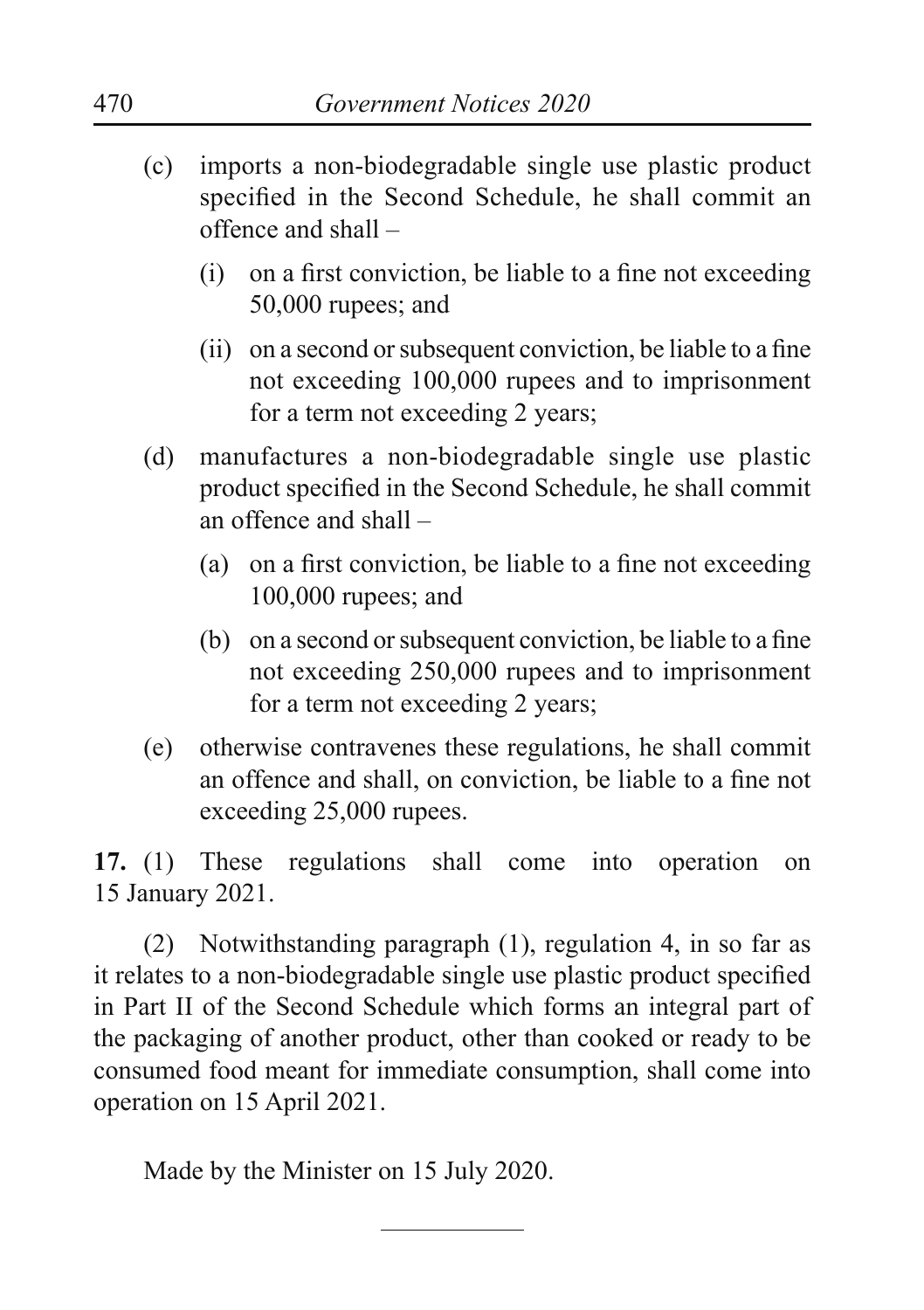### **FIRST SCHEDULE**

[Regulations 2, 5(1), 11, 13 and 15]

### **BIODEGRADABLE SINGLE USE PRODUCTS**

- **1.** Cutlery (forks, knives, spoons, chopsticks)
- **2.** Plate
- **3.** Cup
- **4.** Bowl
- **5.** Tray
- **6.** Straw
- **7.** Beverage stirrer
- **8.** Hinged container
- **9.** Cup lid
- **10.** Receptacles of any shape, with or without lid, used to contain food which is intended for immediate consumption, either on the spot or take away and supplied by a food service business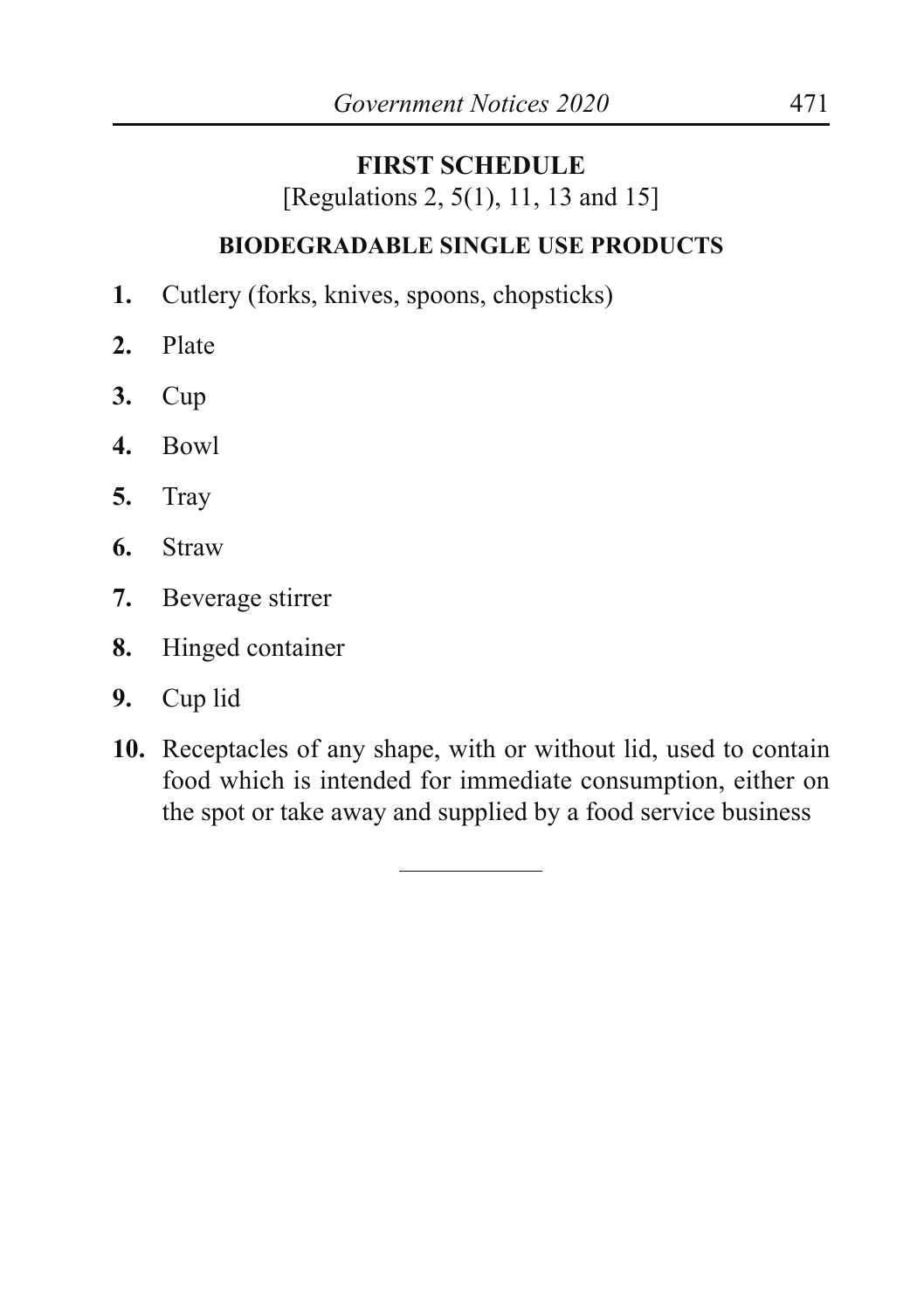# **SECOND SCHEDULE**

[Regulations 2, 4, 15, 16 and 17]

# **NON-BIODEGRADABLE SINGLE USE PLASTIC PRODUCTS PART I**

- **1.** Plastic cutlery (forks, knives, spoons, chopsticks)
- **2.** Plastic plate
- **3.** Plastic cup
- **4.** Plastic bowl
- **5.** Plastic tray
- **6.** Plastic straw, including sealed plastic straw forming an integral part of the packaging of another product
- **7.** Plastic beverage stirrer
- **8.** Plastic hinged container
- **9.** Plastic lid for single use plastic products
- **10.** Receptacles of any shape, with or without lid, used to contain food which is intended for immediate consumption, either on the spot or take away and supplied by a food service business

### **PART II**

- **1.** Plastic tray
- **2.** Plastic hinged container
- **3.** Sealed plastic straw forming an integral part of the packaging of another product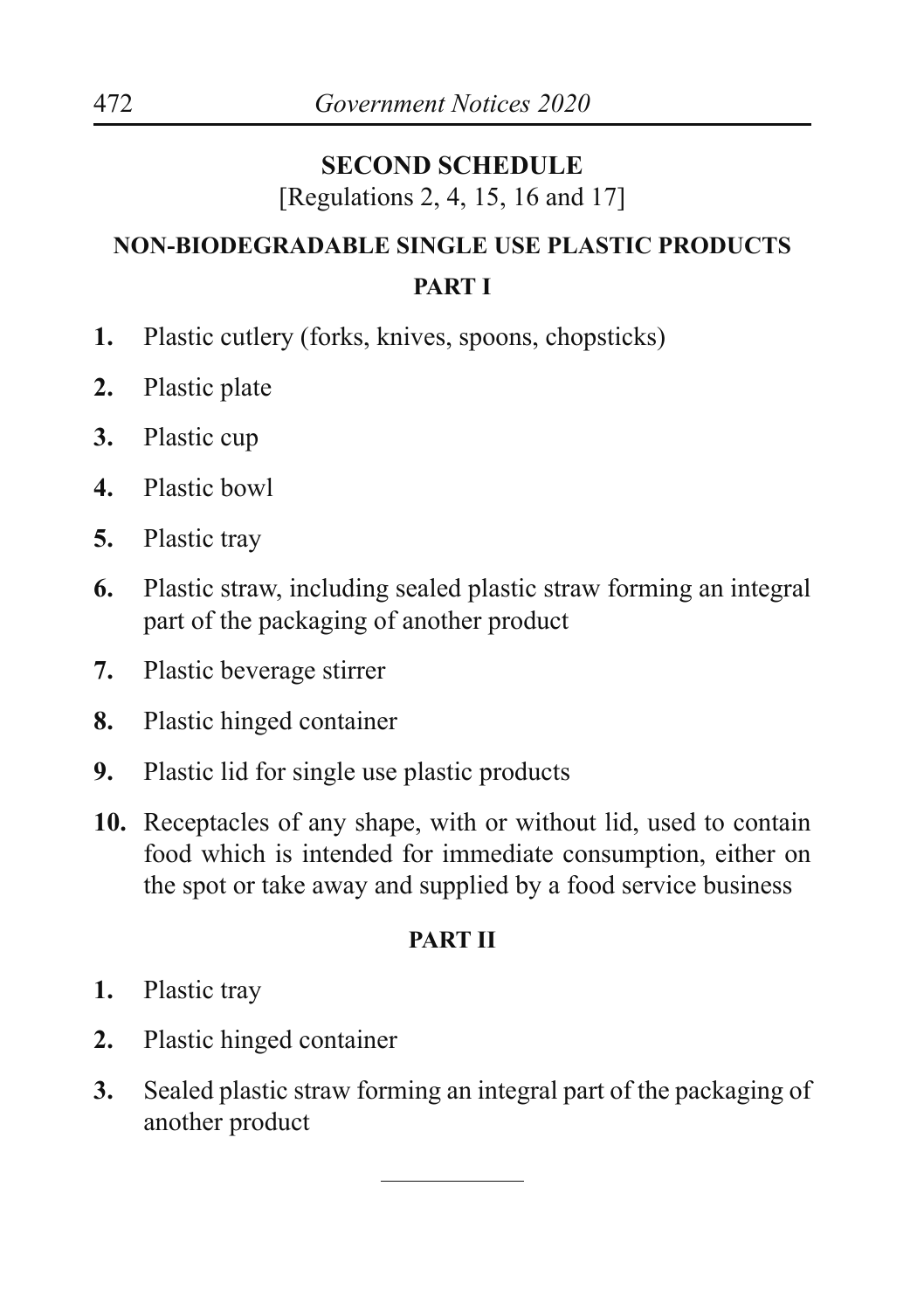### **THIRD SCHEDULE** [Regulation 5(2)]

### **REGISTRATION FORM TO IMPORT OR MANUFACTURE A BIODEGRADABLE SINGLE USE PRODUCT**

| Name of contact person acting on behalf of the applicant/company |
|------------------------------------------------------------------|
|                                                                  |
|                                                                  |
|                                                                  |
|                                                                  |
| Business Registration number of importer/manufacturer            |

In case of company, please submit documentary evidence specifying the name and contact details of the authorised representative of the company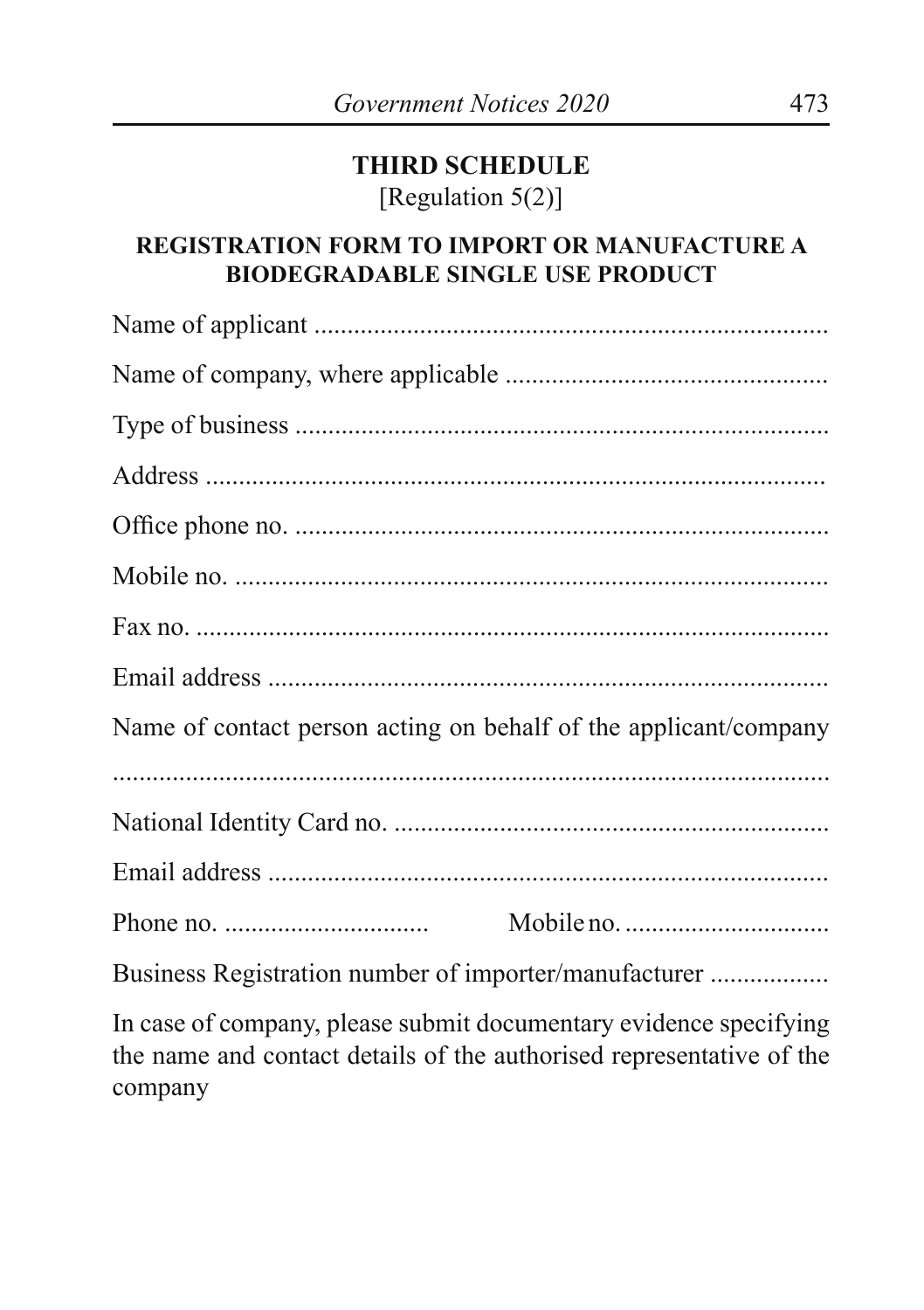## **Type of biodegradable single use product to be manufactured**

(Please tick as appropriate)

| Cutlery (forks, knives, spoons, chopsticks)                         |  |
|---------------------------------------------------------------------|--|
| Plate                                                               |  |
| Cup                                                                 |  |
| Bowl                                                                |  |
| Tray                                                                |  |
| <b>Straw</b>                                                        |  |
| Beverage stirrer                                                    |  |
| Cup lid                                                             |  |
| Receptacles of any shape, with or without lid, used to contain food |  |
|                                                                     |  |

which is intended for immediate consumption, either on the spot or take away and supplied by a food service business

# **Type of biodegradable single use product to be imported**

(Please tick as appropriate)

| Cutlery (forks, knives, spoons, chopsticks)                                                                                                                                                    |  |
|------------------------------------------------------------------------------------------------------------------------------------------------------------------------------------------------|--|
| Plate                                                                                                                                                                                          |  |
| Cup                                                                                                                                                                                            |  |
| Bowl                                                                                                                                                                                           |  |
| Tray                                                                                                                                                                                           |  |
| Straw                                                                                                                                                                                          |  |
| Beverage stirrer                                                                                                                                                                               |  |
| Cup lid                                                                                                                                                                                        |  |
| Receptacles of any shape, with or without lid, used to contain food<br>which is intended for immediate consumption, either on the spot or<br>take away and supplied by a food service business |  |
|                                                                                                                                                                                                |  |
|                                                                                                                                                                                                |  |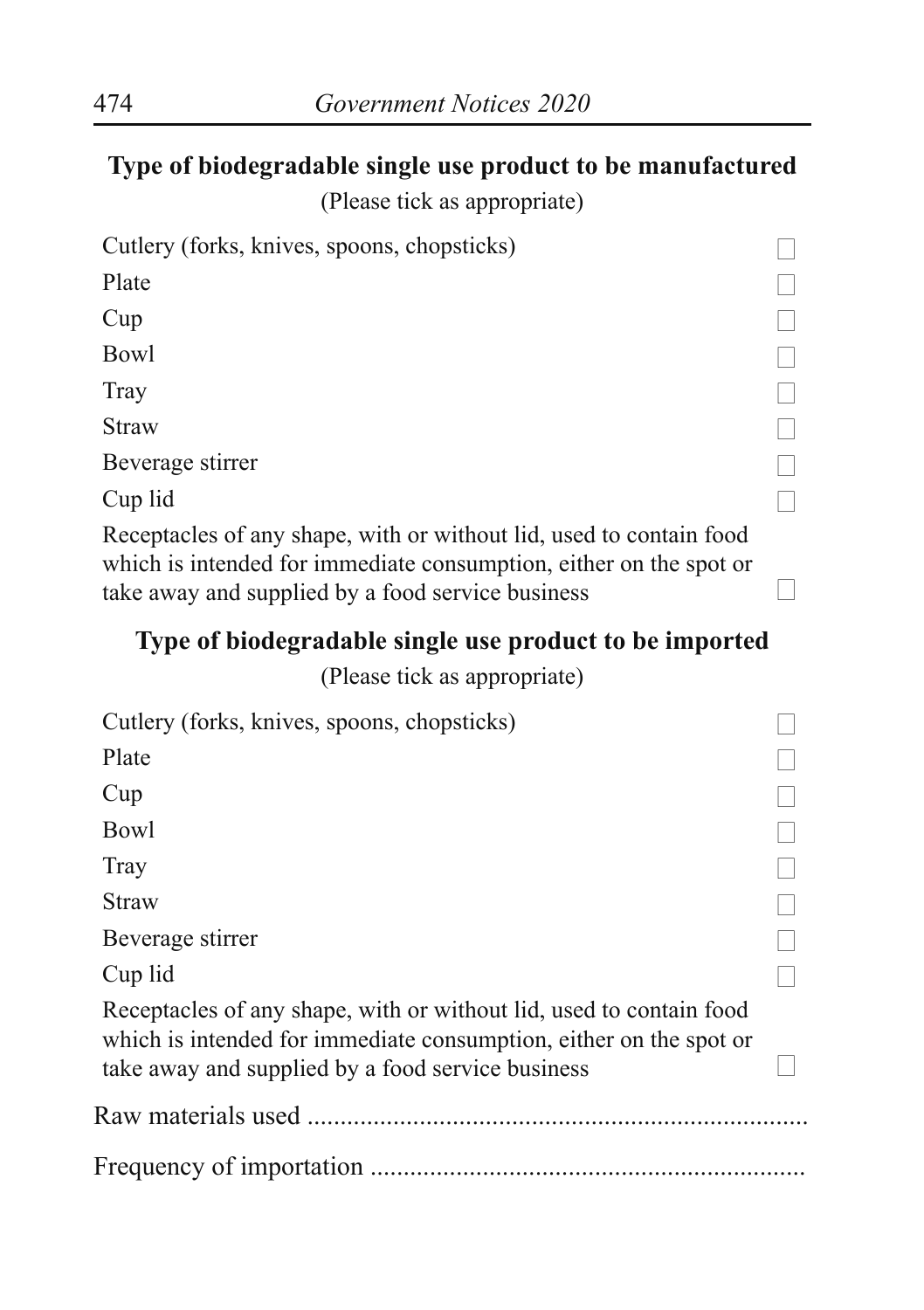I/We hereby confirm that I/we have taken cognisance of the Environment Protection (Control of Single Use Plastic Products) Regulations 2020 and I/we undertake to comply with the terms and conditions therein.

| Date. | Signature of applicant |
|-------|------------------------|

### **FOR OFFICE USE ONLY**

| Date            | Stamp                  |
|-----------------|------------------------|
| Name of officer | Signature of applicant |
|                 |                        |
|                 |                        |
|                 |                        |
|                 |                        |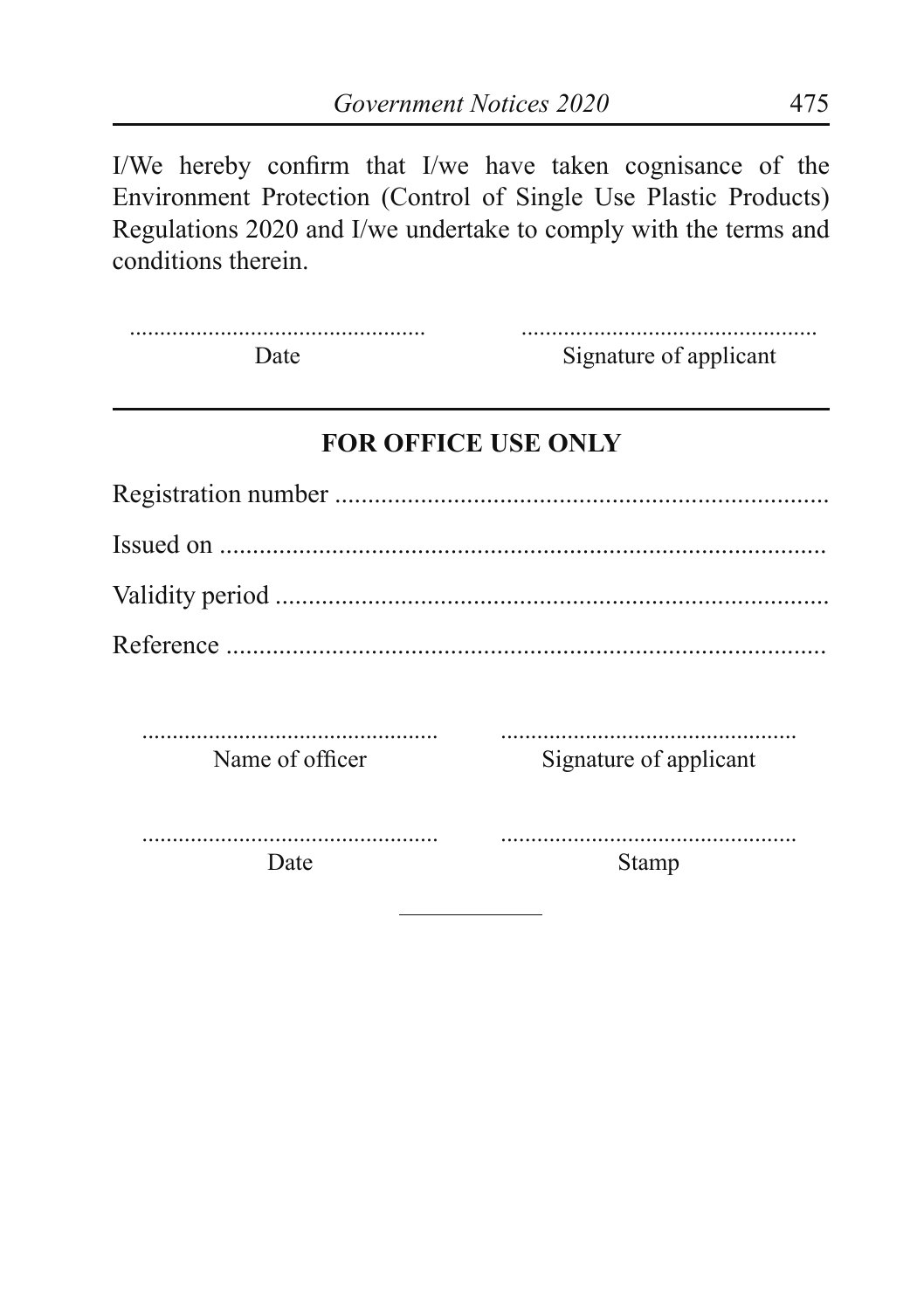### **FOURTH SCHEDULE** [Regulation 9]

### **APPLICATION FORM FOR RENEWAL OF CERTIFICATE OF REGISTRATION**

To: Director of Environment

#### *(name)*

hereby apply for the renewal of my/our registration bearing registration reference .........................................................................

........................................................ Name of contact person acting on ..............................................

behalf of the applicant/company

Signature of applicant

.................................................

Date

# **FOR OFFICE USE ONLY**

| Name of officer | Signature of applicant |
|-----------------|------------------------|
| Date            | Stamp                  |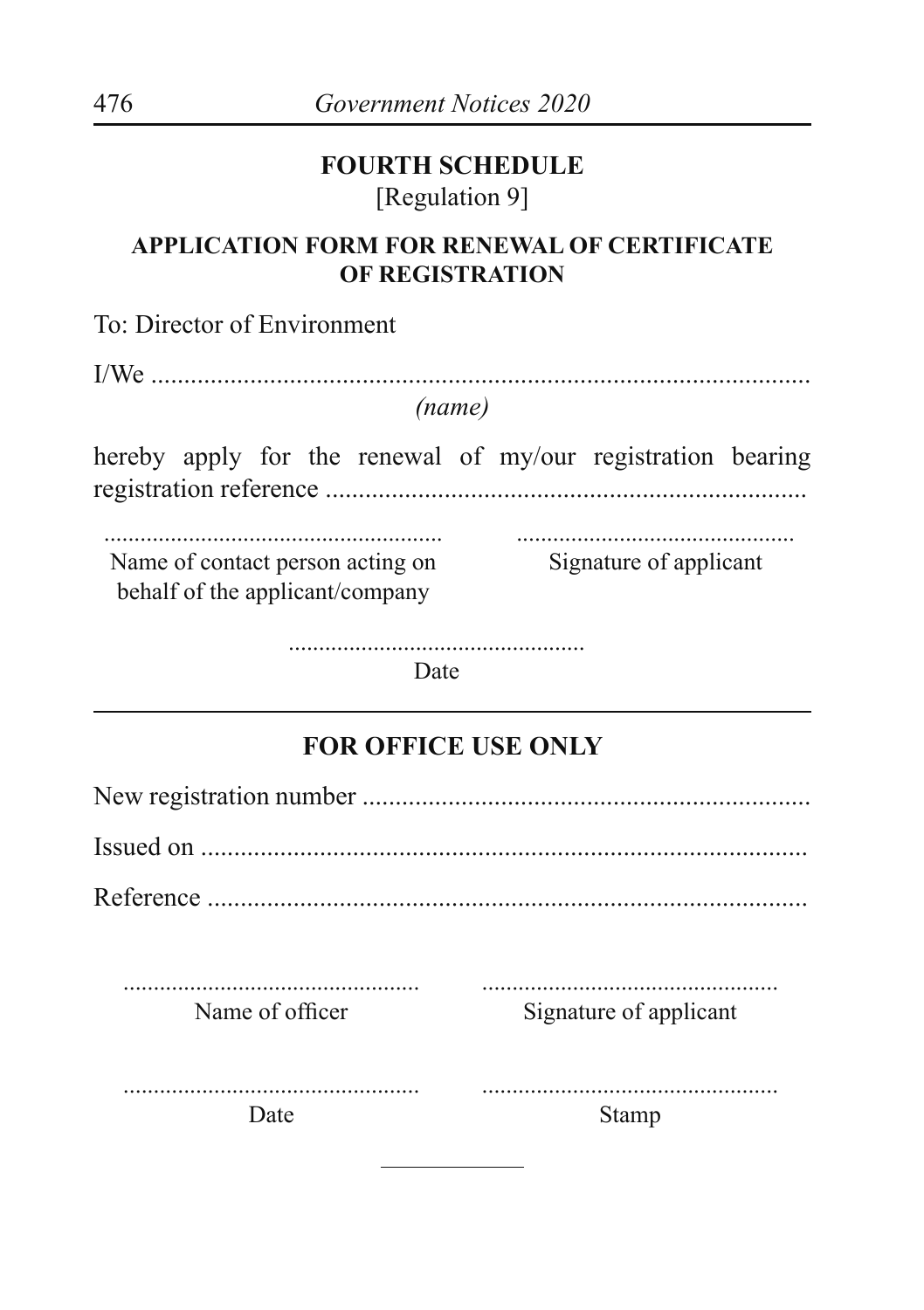### **FIFTH SCHEDULE** [Regulation  $11(2)(a)$ ]

### **APPLICATION FORM FOR CLEARANCE BY AN IMPORTER OF BIODEGRADABLE SINGLE USE PRODUCT**

| Name of contact person acting on behalf of the applicant/company  |
|-------------------------------------------------------------------|
|                                                                   |
|                                                                   |
|                                                                   |
|                                                                   |
| In case of company, please submit documentary evidence specifying |

the name and contact details of the authorised representative of the company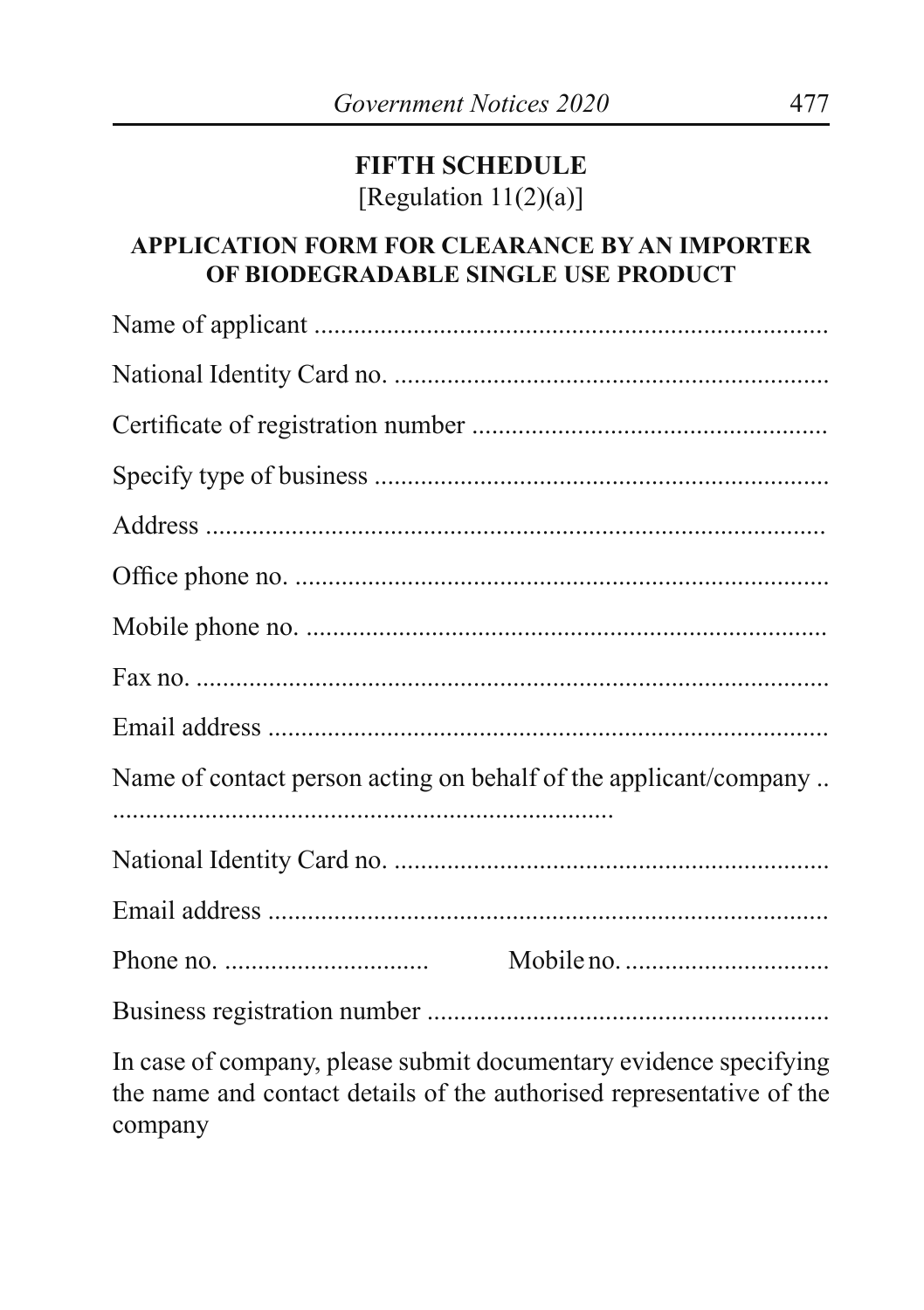**Type of biodegradable single use product to be imported** 

(Please tick as appropriate)

|              |                                                                                                                                                                                                     | Cutlery (forks, knives, spoons, chopsticks)                                                                                                                                                    |        |  |  |  |
|--------------|-----------------------------------------------------------------------------------------------------------------------------------------------------------------------------------------------------|------------------------------------------------------------------------------------------------------------------------------------------------------------------------------------------------|--------|--|--|--|
| Plate        |                                                                                                                                                                                                     |                                                                                                                                                                                                |        |  |  |  |
| Cup          |                                                                                                                                                                                                     |                                                                                                                                                                                                |        |  |  |  |
| <b>Bowl</b>  |                                                                                                                                                                                                     |                                                                                                                                                                                                | $\Box$ |  |  |  |
| Tray         |                                                                                                                                                                                                     |                                                                                                                                                                                                | $\Box$ |  |  |  |
| <b>Straw</b> |                                                                                                                                                                                                     |                                                                                                                                                                                                | $\Box$ |  |  |  |
|              |                                                                                                                                                                                                     | Beverage stirrer                                                                                                                                                                               | $\Box$ |  |  |  |
|              | Cup lid                                                                                                                                                                                             |                                                                                                                                                                                                | $\Box$ |  |  |  |
|              |                                                                                                                                                                                                     | Receptacles of any shape, with or without lid, used to contain food<br>which is intended for immediate consumption, either on the spot or<br>take away and supplied by a food service business |        |  |  |  |
|              |                                                                                                                                                                                                     |                                                                                                                                                                                                |        |  |  |  |
|              |                                                                                                                                                                                                     |                                                                                                                                                                                                |        |  |  |  |
|              |                                                                                                                                                                                                     | The clearance shall be subject to the following conditions –                                                                                                                                   |        |  |  |  |
| (a)          | the importer shall submit a certificate of conformity, or a certified<br>true copy of the original certificate of conformity, issued by the<br>manufacturer in respect of each item to be imported; |                                                                                                                                                                                                |        |  |  |  |
| (b)          | the certificate of conformity shall be -                                                                                                                                                            |                                                                                                                                                                                                |        |  |  |  |
|              | (i)                                                                                                                                                                                                 | in the English or French language;                                                                                                                                                             |        |  |  |  |
|              | (ii)                                                                                                                                                                                                | specify the country of origin and the name and contact<br>address of the manufacturer;                                                                                                         |        |  |  |  |
|              |                                                                                                                                                                                                     | (iii) certify that the product does not contain plastic; and                                                                                                                                   |        |  |  |  |
|              |                                                                                                                                                                                                     | (iv) list the raw materials used to manufacture the product; and                                                                                                                               |        |  |  |  |
|              |                                                                                                                                                                                                     |                                                                                                                                                                                                |        |  |  |  |
|              |                                                                                                                                                                                                     |                                                                                                                                                                                                |        |  |  |  |